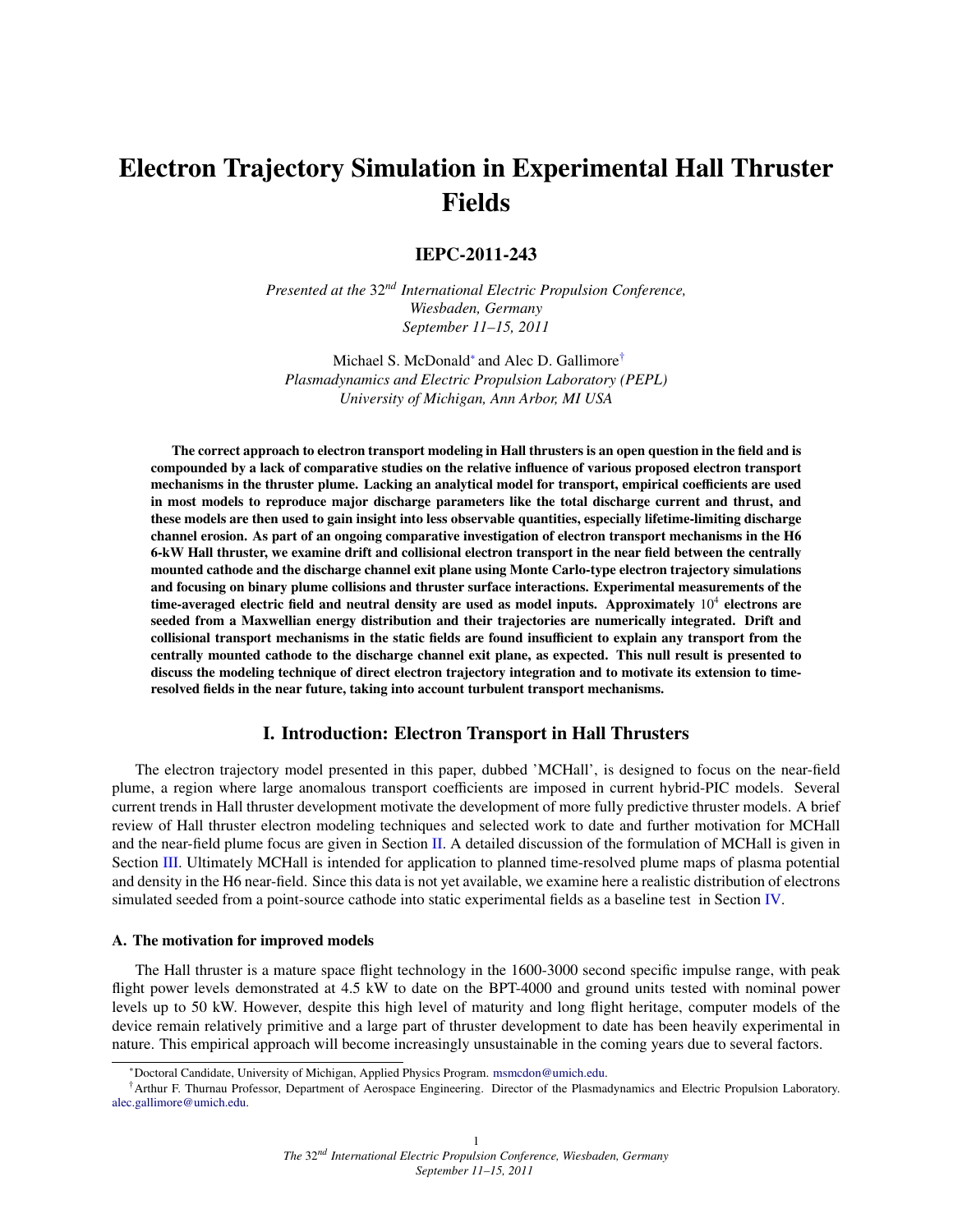First, while Hall thrusters are traditionally thought of as devices well-suited to a specific impulse range from 1600- 3000 seconds, efforts are underway to widen this specific impulse in both directions, for higher thrust-to-power at low specific impulses near 1000 seconds and increased total thruster efficiency at very high specific impulses approaching 4000 seconds. Practically this means driving the thruster to very low and high voltage extremes, which on the high end raises concerns due to elevated discharge channel erosion at high voltage<sup>[1](#page-12-0)</sup> and on the low end brings challenges due to unstable thruster operation below a threshold of around 100 V.

In addition to efforts to better optimize thruster performance at a given power level by expanding the *Isp* envelope, the overall power level of Hall thrusters is also growing. Available space power has grown with advances in solar technology, doubling approximately every four years over the last five decades in a Moore's Law type exponential curve according to Brophy<sup>[2](#page-12-1)</sup>, and thruster development is following: several thrusters in the 10-40 kW range are currently under development or active testing including the NASA [3](#page-12-2)00M, 400M and 457M and the Busek BHT-20K, 3-6 and further units up to 200 kW are on the drawing board.<sup>[7](#page-12-4)</sup> With increased power comes facility-level challenges as vacuum chambers capable of maintaining acceptably high vacuum at xenon mass flow rates on the order of 100 mg/sec for 100 A discharge currents are few. Scarcity of testing locations aside, consumable resources are a considerable expense both for xenon propellant and liquid nitrogen for cryopump cooling and these costs are already motivating the increasing use of xenon recovery systems and the development of more efficient cryocooling systems.

Increased power also increases thruster size, given the typical annular channel shape and upper limits to the current density range where Hall thrusters operate well. Limits to discharge current density also necessarily reduce thrust density. The large physical footprint and sheer manufacturing difficulties of very high-power Hall thrusters makes the single annular channel Hall thruster difficult to scale past 100 kW, while projected throttling and other performance advantages have driven the development of the nested Hall thruster concept with two or three concentric Hall thrusters in a single package.<sup>[7](#page-12-4)[,8](#page-12-5)</sup> Modeling a Hall thruster with a single channel is already challenging; multiple channels guarantee a more complicated magnetic circuit and may give rise to inter-channel interactions or unstable cathode coupling between several discharges simultaneously, increasing the complexity linearly at best, exponentially at worst.

These factors motivate continued refinement of thruster models to achieve greater predictive capability and allow rapidly iterative thruster design, with less of the extensive and expensive ground testing and validation of new thruster concepts necessary today. Ideally a Hall thruster model would someday be able to perform parametric studies of the thruster design space by computer simulation before the first iron is cut or magnet coil is wound. This capability is still distant, but even small improvements to predictive modeling capabilities can have a valuable impact on Hall thruster development costs.

#### B. The electron transport problem

In a Hall thruster discharge the majority of electrons that leave the cathode orifice exit into the far-field plume to neutralize the accelerated ion beam. The remainder couple into the main discharge in the thruster channel and nearfield plume, where they sustain the plasma through an ionization cascade in the injected neutral propellant. In practice, so-called "backstreaming" electron current from the cathode to the anode constitutes the largest loss mechanism in modern Hall thrusters, making up on the order of 20% of the discharge current even in highly efficient thrusters. This fraction is evaluated by comparing the total ion beam current in integrated Faraday probe sweeps of the thruster plume to the measured discharge current at the power supply. The difference is the electron current. These 20% of electrons are the focus of the electron transport debate.

A naive picture of an ideal Hall thruster might be to imagine a discharge sustained by a single "golden electron" emitted from the cathode toward the anode, triggering an ionization cascade and sustaining the discharge in perpetuity while the remainder of the cathode-born electrons exit to the thruster far field to neutralize the ion beam. Such a configuration would have a current utilization efficiency of unity, but this picture is too simple; the influence of backstreaming electron current on thruster operation is not black and white. To see why, consider an electron emitted in a 300 V discharge in xenon, with an ionization potential of approximately 12 eV. In a best-case scenario if the electron ionized neutrals repeatedly as it fell through the discharge potential, it would have enough energy to create 25 ions expending 12 eV of energy each time before reaching 300 V. If each ionization-born electron did the same, a single electron could produce a large  $(2^{25}$  or  $\sim 10^{10}$ ), but not infinite, number of electrons to sustain the discharge. Thus, even in principle the golden electron is not enough and some fraction (however small) of cathode-born electrons are continuously required to sustain the discharge.

As noted above the real fraction of backstreaming electron current is much larger, not the 1 in  $2^{25}$  of this implausible scenario but in fact more like the 1 in 4 or 5. This is because each electron does not create an ion each time it acquires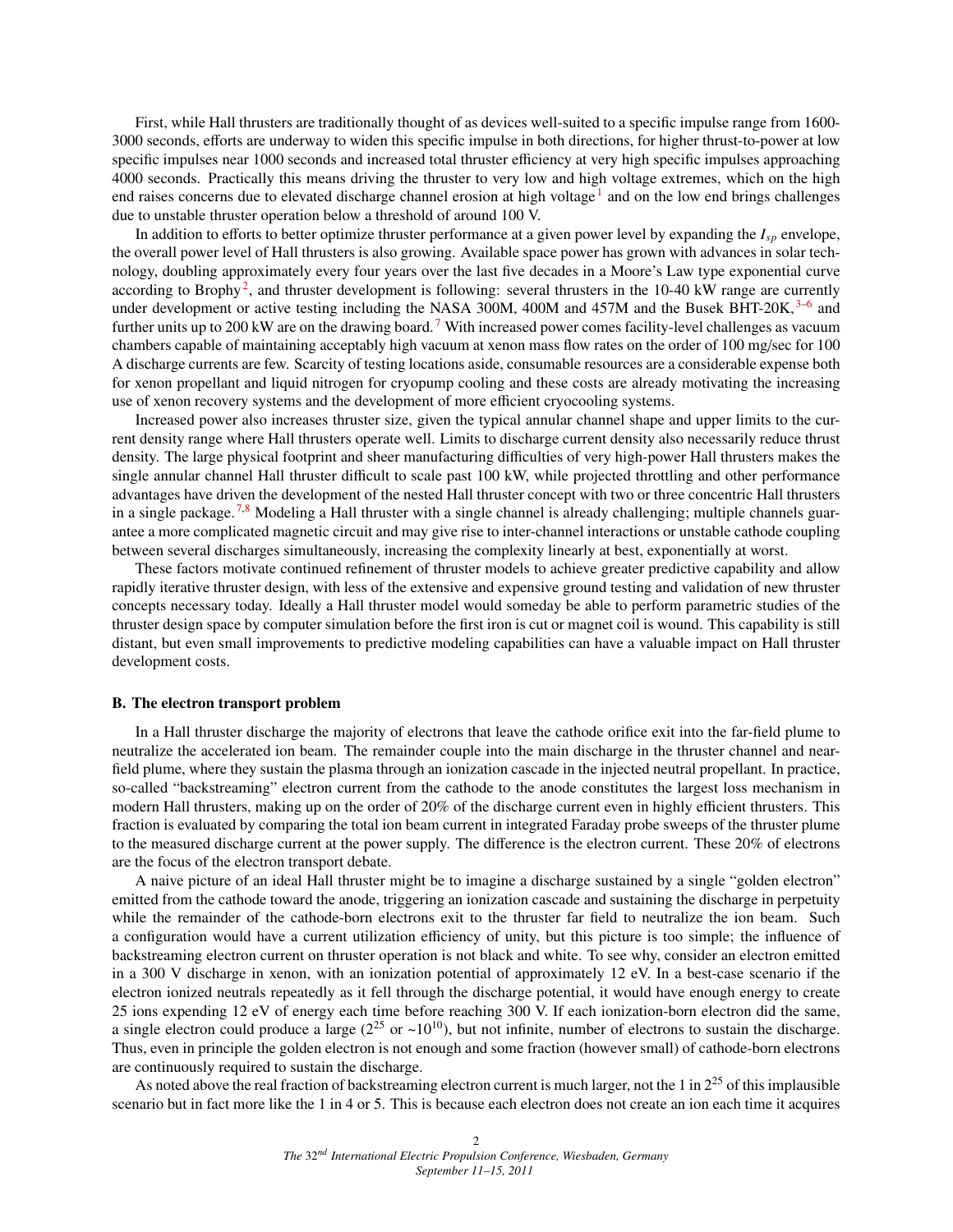exactly one ionization potential's worth of energy – in fact, the ionization cross-section is about 10 times larger at 30 eV than it is at the 12 eV threshold. Some electrons will not produce any ions at all, some electrons lose energy in inelastic excitation collisions with neutrals, some energy is expended in self-heating of the cathode insert through ion bombardment to maintain thermionic emission, some energy is deposited into the anode by electrons arriving with non-zero temperature, some energy is deposited into the insulating walls in the discharge channel, and many other loss mechanisms besides. Nevertheless, there is a fundamental limit on the beam current fraction achievable at a given discharge voltage, and it is important to remember that some amount of backstreaming electron current is required for a thruster to operate. From an efficiency standpoint, it is desirable to make that fraction as small as possible while maintaining discharge stability.

With their small mass, electrons in the Hall thruster plume ought to be tightly confined along magnetic (*B*) field lines, even when an electric (*E*) field is applied to drive them across the magnetic field. In the archetypal picture of the Hall thruster with uniform axial electric and radial magnetic fields, this plays out as the well-known  $E \times B$  drift, with incremental transport across *B* in the direction of *E* permitted with electron-neutral or electron-ion collisions. In the real thruster, the  $E \times B$  drift takes on a far more complex shape, but the physical principle of cross-field transport via collisions still holds. However, as early as the 1960s Janes found this mechanism, the so-called "classical" transport due to binary collisions with heavy particles, to be orders of magnitude too small to account for experimentally observed cross-field currents in Hall thrusters. [9](#page-12-6) This deficit is still observed today, and a wide variety of transport mechanisms have been proposed for the unexplained electron passage through the thruster plume.

These mechanisms are broadly classified into two types, collisional and turbulent transport. Collisional transport follows the same logic as the classical transport outlined above, but with the important caveat that the entire thruster is itself a body capable of colliding with electrons and inducing cross-field transport. In the discharge channel this mechanism is called near-wall conductivity and was first proposed by Morozov in the early Russian development of the stationary plasma thruster (SPT).  $^{10,11}$  $^{10,11}$  $^{10,11}$  $^{10,11}$  However, collisional transport is not limited to the discharge channel. In the thruster near field the inner magnet forms a magnetic mirror encouraging electron bouncing across the discharge channel between the thruster poles, and the interaction of the electrons with the thruster pole surfaces may also play a role. This mechanism has been explored previously in electron trajectory simulations by Smith, and inspired the development of MCHall.<sup>[12](#page-12-9)</sup>

Turbulent transport is a proposed mechanism whereby induced azimuthal electric field components in the Hall thruster plasma create axial  $E \times B$  drift components, such that electrons may engage in collisionless axial transport across the applied magnetic fields to the anode. Such field fluctuations are commonly attributed to plasma instabilities across a wide range of frequencies, ranging from the low single kilohertz up to several megahertz, with driving mechanisms including Rayleigh-Taylor or Kelvin-Helmholtz type effects, resonant interaction with characteristic electron or ion oscillations such as the upper or lower hybrid modes, ionization or other resistive instabilities, and others. Turbulent transport can be either coherent, corresponding to organized wave structures propagating in the plasma, or else decoherent, associated with random correlated fluctuations in the plasma potential and density.

## II. Background: A history and overview of Hall thruster modeling techniques

<span id="page-2-0"></span>Prior to the 1990s Hall thruster modeling was largely a theoretical affair. Owing to their near-exclusive development of the technology since 1970, a large part of the early analytical work on governing mechanisms in Hall thrusters was carried out in the former Soviet Union. Most of the analytical studies of this early period are 1D in the axial dimension of the thruster; treatment of the thruster in 2D or 3D did not begin until the rise of numerical simulation in the 1990s. We attempt here a brief overview of Hall thruster numerical modeling techniques, but while we list several works as examples this is not an exhaustive review.

#### A. Hybrid-Particle in Cell (PIC) Models

The first 2D models of the Hall thruster were hybrid-PIC treatments, leveraging the difference in mass between electrons and ions to treat the electrons as a continuous fluid, while the ions are treated as discrete particles (or, more commonly, superparticles representing millions or billions of ions). While not the first such model, one of the most well-known is Fife's HPHall, a 2D hybrid-PIC code in the axial and radial (*z* − *r*) directions. [13](#page-12-10) Strictly speaking HPHall was not fully 2D, since it did not treat the radial direction as an independent coordinate. Instead the radial gridlines were mapped to magnetic field streamlines, and the electron fluid was treated using a 1D axial energy equation assuming isothermal electrons on the "radial" magnetic field lines. Since the magnetic field lines are only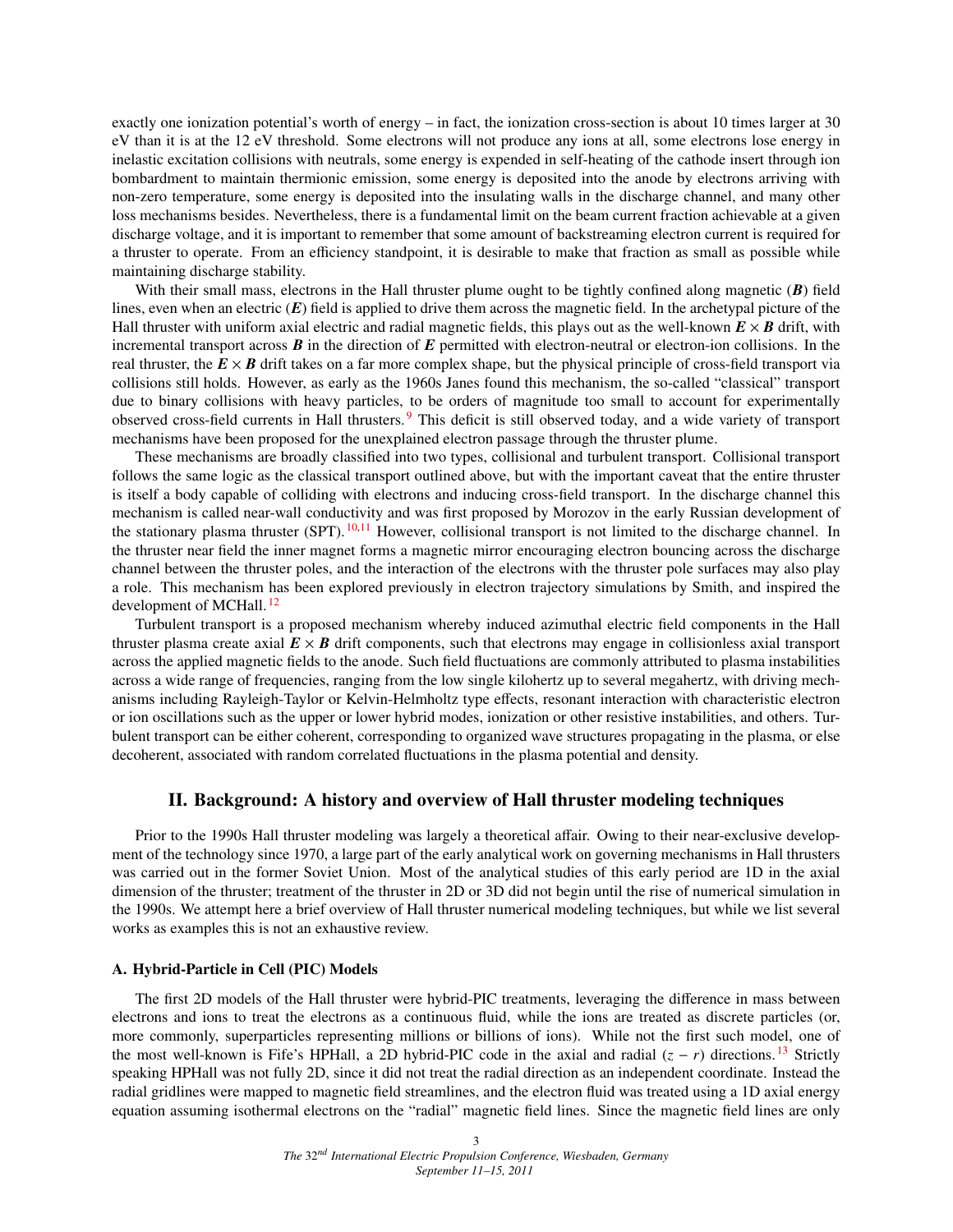approximately radial in a narrow region near the thruster exit plane corresponding to the Hall current and ionization / acceleration regions, the model's ability to reproduce physics outside of this band is hampered. Nevertheless, HPHall was one of the first modeling efforts to numerically reproduce the dominant Hall thruster "breathing mode" oscillation as a predator-prey cycle in the electron and neutral densities, along with the work of Boeuf. [14,](#page-12-11)[15](#page-12-12)

Electron mobility is not calculated from first principles in these models, instead it is empirically applied as due to one or both of two mechanisms: collisional wall transport in the Hall thruster channel and Bohm diffusion in the near-field plume due to azimuthal waves or turbulence of unknown origin. The mobility is defined as

$$
\mu = \frac{e}{v_e m_e} \frac{1}{1 + (\omega_c/v_e)^2}
$$

where  $v_e$  is the electron collision frequency,  $\omega_c$  is the cyclotron frequency and the other symbols have their usual meaning. Since classical collisions (e.g. electron-peutral and electron-ion collisions) are insuffici meaning. Since classical collisions (e.g., electron-neutral and electron-ion collisions) are insufficient on their own, a new effective collision frequency is defined as a vehicle to introduce the various anomalous transport mechanisms. In the most general case an effective electron collision frequency  $ν_{e,eff}$  may be given as the sum of contributions due to classical collisions, wall collisions, and Bohm collisionality<sup>[16](#page-12-13)</sup> as

$$
\nu_{e,eff} = \nu_{e-n} + \nu_{e-wall} + \nu_{Bohm} = kn_n + a \times 10^7 + \frac{\alpha_B}{16} \omega_c \tag{1}
$$

where  $k$ ,  $a$  and  $\alpha_B$  are constants and  $n_n$  is the neutral density. Fife initially used classical neutral collisions and Bohm collisionality alone, with a uniform value for  $\alpha_B = 0.15$  over the whole simulation domain. Hagelaar<sup>[17](#page-12-14)</sup> and later Koo<sup>[18](#page-12-15)</sup> used a two-region mixed mobility model, with various strengths of Bohm collisionality in the near-field outside the discharge channel and wall collisions inside the discharge channel. Most recently Hofer used 3 regions with Bohm mobility alone in the updated version HPHall-2, with the three regions corresponding to the near-anode region, the ionization / acceleration zone, and the near-field.  $19$  All these methods discretize the true plasma behavior, where the level of electron mobility varies both spatially and temporally throughout the plume. These spatially discretized models require the largest introduction of anomalous transport in the near-field bridging the cathode to the thruster exit plane. Hofer describes this near-field region in HPHall as "*overlooked in the literature and [deserving of] significantly more scrutiny.*"

Most hybrid-PIC Hall thruster models are  $z - r$  models, enabling convenient treatment of wall effects in the discharge channel radial boundary conditions. One unfortunate side-effect of this coordinate choice is that the azimuthal Hall current that lends the thruster its name and forms such a critical part of the thruster operation is not included in the model physics. Fernandez has created a z-theta model that notably does not introduce anomalous transport coefficients. [20](#page-12-17) The simulation naturally develops a Hall current in the azimuthal direction, and azimuthal instabilities of the type theorized to drive turbulent cross-field transport form after electrons ionize background neutral gas. However, the model is not yet sufficiently stable to draw strong conclusions about electron transport mechanisms.

#### B. Kinetic simulations

Kinetic codes directly model both electrons and ions as discrete particles acted on by self-consistent electromagnetic forces. The large mass difference between electrons and ions hinders collisional energy transfer between the species, driving distinct energy levels with  $T_e \gg T_i$ . The electron velocities so greatly exceed the ions' that to simulate them individually requires much finer timescales than in hybrid-PIC modeling, but with advances in computing power kinetic simulations have grown more frequent.

Early kinetic codes relied on clever introduction of nonphysical electron/ion mass ratios or other rescaling of fundamental equations to sidestep the timescale problem. The first kinetic simulation of a Hall thruster with a true mass ratio was by Adam, et. al. in 2004. [21](#page-12-18) This *<sup>z</sup>*−θ simulation code was notable for its reproduction of plausible cross-field electron transport without any anomalous transport coefficients over 100 µ*sec*, after a full month of simulation time on a quad-core processor. Adam's results indicated a high-frequency short-wavelength instability in the discharge channel as a culprit for transport. An instability in this frequency and spatial range has since been detected experimentally, <sup>[22](#page-12-19)</sup> though a direct experimental link correlating electron density and plasma potential in the instability has not yet been shown. Indeed, this may not be possible given the very high frequencies and short wavelengths of the instability.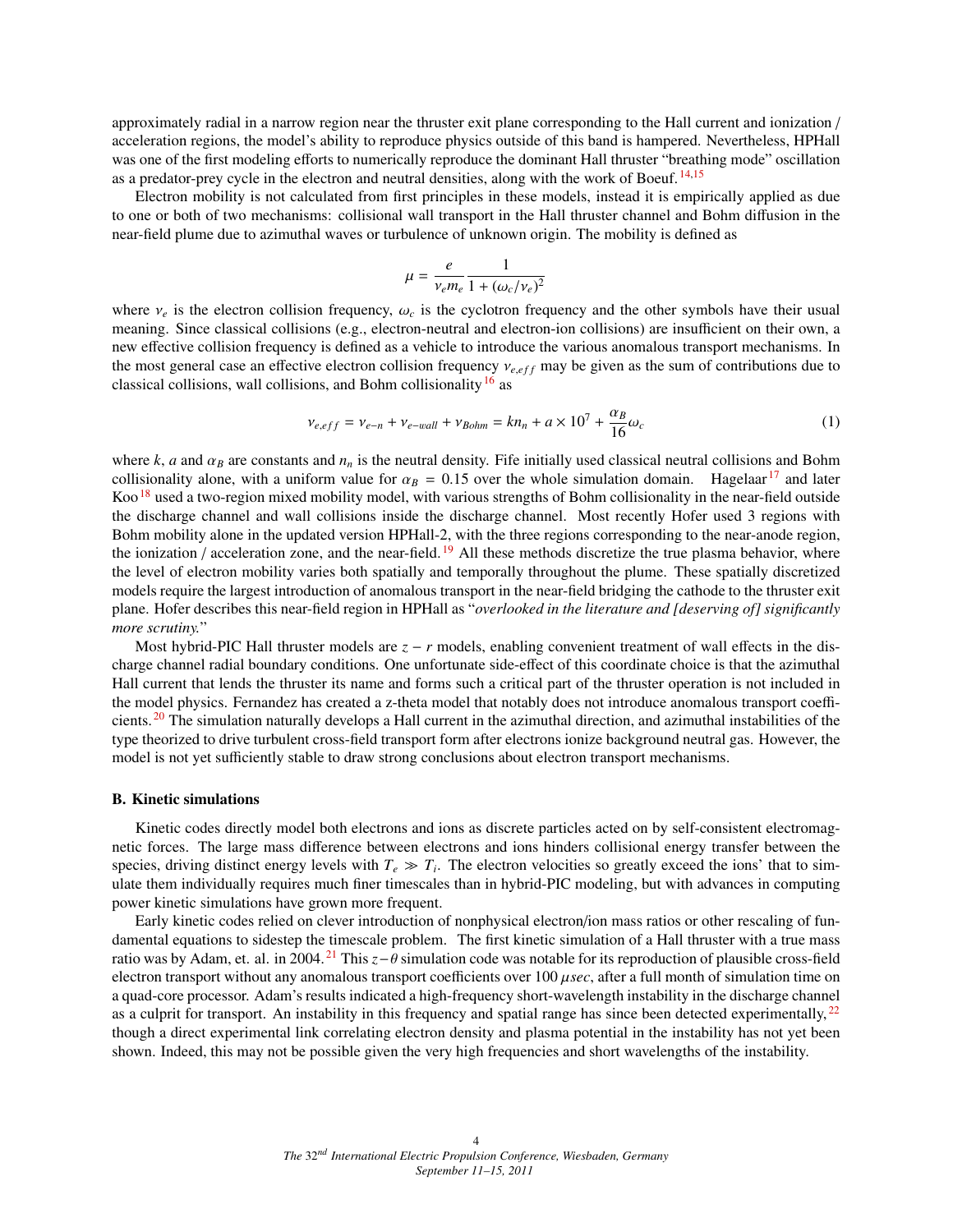#### C. Direct simulation of electron motion

MCHall belongs to a third category, the direct numerical integration of electron trajectories in imposed electric and magnetic fields. The first such code for Hall thrusters to the author's knowledge was by Smith, who in 2006 began work on a trajectory integrator for use with the Stanford Hall thruster. <sup>[12](#page-12-9)[,23,](#page-12-20)[24](#page-13-0)</sup> Smith's work used static electric fields from a hybrid-PIC model as fixed inputs and simulated large ensembles of electrons from an energy and spatial distribution to generate bulk measurements in the plume and examine electron drift transport. The main finding of this vein of work was that collisions with thruster surfaces could drive a substantial amount of cross-field current to the discharge channel in the near-field, even in static, time-averaged fields devoid of turbulent transport. The work of Smith was a primary influence in developing MCHall.

Perez-Luna developed a similar approach in 2007, also using electric fields generated from a hybrid model. While Smith's focus was on collisional transport with thruster surfaces, Perez-Luna focused on turbulence, inspired in part by the success of Adam's kinetic treatment of the Hall thruster channel. In the static hybrid-PIC modeled fields the usual magnetic barrier to cross-field transport was observed, but when Perez-Luna introduced a simulated azimuthal wave based on the instability presented by Adam, collisionless cross-field transport at a velocity comparable to experimental estimates was observed.

If the main limitation of hybrid-PIC simulations are the necessity of anomalous coefficients fluid electron description, and the main limits of kinetic simulations are the massive computational costs, the limit of this type of simulation is that it is not self-consistent. Electrons are simulated completely in parallel, with no interaction with one another and with no opportunity to induce any changes in the static fields. As a result, electron trajectory integration can only treat turbulent transport mechanisms when the turbulent field is explicitly imposed. In this work MCHall will only be amine collisional transport, pending time-resolved mapping of the H6 Hall thruster plume.

All of these codes have been used to investigate anomalous electron transport mechanisms in the thruster plasma. The use of fields generated from hybrid codes is a cause for concern in both Smith's and Perez-Luna's work, since these codes generate fields using anomalous transport coefficients. Thus, the fields created are based on matching the overall discharge current or thrust, not on reproducing the actual plasma potential profiles, and may be biased to introduce nonphysical forms of electron mobility in the electron trajectory results. Only one brief work to date that we are aware of, by Alman<sup>[25](#page-13-1)</sup>, has actually simulated electron trajectories in experimentally measured thruster fields.

### D. MCHall Motivation

MCHall was motivated by several factors. First, the results of Smith that cross-field transport even in the near-field plume could be explained in whole or in part by thruster surface collisions was an intriguing one, and the authors wished to use similar methods on a high-power, highly efficient Hall thruster with a centrally mounted cathode to see if the results could be reproduced and/or extended. Second, the model is intended for use with upcoming time-resolved maps of the H6 plume to evaluate turbulent transport in the H6 near-field, building on the pioneering work of Lobbia's high-speed Langmuir probe measurements of the BHT-600.<sup>[26,](#page-13-2)[27](#page-13-3)</sup>

The H6 Hall thruster is already the focus of experimental investigations of turbulent transport in the near-field due to rotating spoke instabilities,  $28,29$  $28,29$  and it is hoped that MCHall will be a vehicle for relative comparisons of transport by different methods in the near-field. Such a comparison might consider three cases: collisional-only transport in time-averaged fields, turbulent-only transport in time-resolved fields with thruster collisions disabled, and finally mixed transport with both time-resolved fields and thruster collisions enabled. Ultimately the solution to the electron transport problem is likely a combination of mechanisms in different plume regions and at different operating conditions, but experimentally these mechanisms are difficult and perhaps impossible to isolate, so modeling seems a prudent course of action if only to build intuition for future experimental investigations. At this point only collisional transport in time-averaged fields is considered.

## III. Model Description

<span id="page-4-0"></span>The model presented in this paper is essentially an integrator for the electron equations of motion in the plume of the H6 Hall thruster. The H6 Hall thruster is a nominal 6-kW class Hall thruster with a design operating condition at 300 V discharge voltage and 20 mg/s anode flow rate with a 7% cathode flow fraction. This thruster has been widely documented elsewhere, for example by Reid,  $30-32$  $30-32$  and is notable for its high anode efficiency, 64% at nominal 6-kW operation at 300V and 70% total efficiency at 6-kW 700V operation. [33](#page-13-8) Since electron collisions are treated in a Monte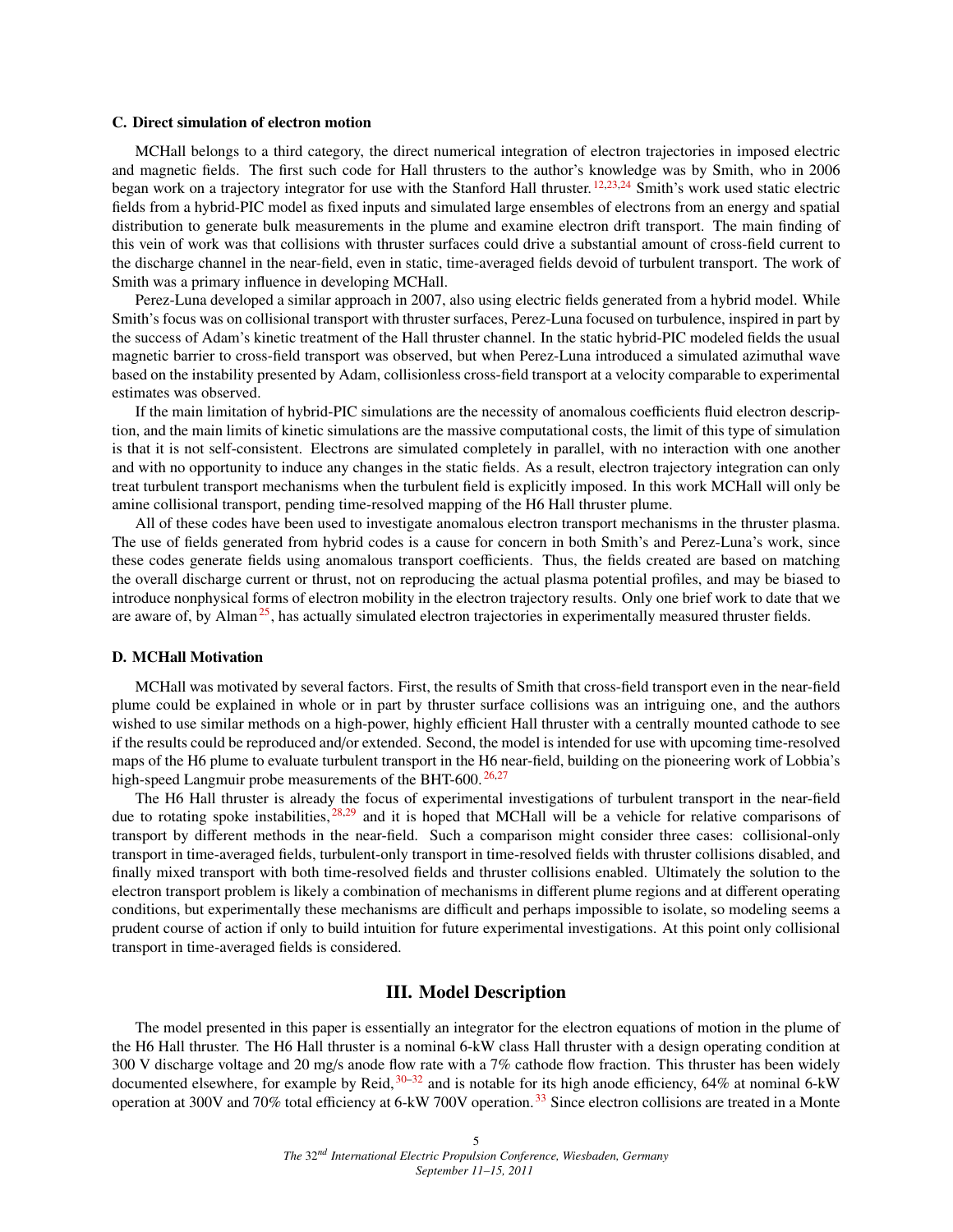Carlo fashion the model is dubbed "MCHall", in a nod to the well-known HPHall simulation code. Wherever possible, MCHall model inputs have been guided by experimental measurements rather than appeal to the output of hybrid or other thruster modeling codes. The electric fields and neutral density are static and based on experimental measurements by Jameson at the nominal thruster operating condition,  $34$  and the electrons are sourced with a Maxwellian temperature based on experimental measurements in a hollow cathode similar to the one in the H6.<sup>[35](#page-13-10)</sup>

### A. Electron Trajectory Integration

The particle mover is the *sine qua non* of an electron trajectory simulator. Without an effective integrator for the electron equations of motion the electrons will be prone to numerical heating, requiring such short timesteps that simulation times become prohibitively long for reasonable numbers of electrons. For this work the leapfrog Boris algorithm with an adaptive timestep equal to a constant fraction of the local cyclotron frequency  $\omega_c \Delta t = 10^{-3}$  is used.<br>Since MCHall is written in MATLAB, a vector-based implementation of the algorithm is implemented f Since MCHall is written in MATLAB, a vector-based implementation of the algorithm is implemented following the development in Birdsall. [36](#page-13-11)

The trajectory of a single electron is tracked through the Hall thruster plume by integrating the differential equations of motion. These equations are

$$
a(t) = -\frac{e}{m}(E + v \times B) \tag{2}
$$

$$
v(t) = \frac{dr}{dt} \tag{3}
$$

where *e* is the fundamental unit of charge, and the negative sign represents the negative charge of the electron. MCHall integrates these equations with a staggered leapfrog scheme. Given the position *r* at time *t* and a desired timestep ∆*t*, the position at time  $t + \Delta t$  is approximated by means of an intermediate velocity **v** at time  $t + \Delta t/2$  as

<span id="page-5-0"></span>
$$
\mathbf{r}_{t+\Delta t} = \mathbf{r}_t + \mathbf{v}_{t+\Delta t/2} \Delta t \tag{4}
$$

$$
\boldsymbol{v}_{t+\Delta t/2} = \boldsymbol{v}_{t-\Delta t/2} - \frac{e}{m} \left( \boldsymbol{E} + \boldsymbol{v}_t \times \boldsymbol{B} \right) \Delta t \tag{5}
$$

where for compactness we define  $r_t \equiv r(t)$ . Evaluation of  $v_{t+\Delta t/2}$  in Eqn. [\(5\)](#page-5-0) requires some subtlety due to the inclusion of  $v_t$  in the Lorentz force term. The simplifying insight first suggested by Buneman is to approximate the velocity symmetrically about the current time as velocity symmetrically about the current time as

$$
\boldsymbol{v}_t \approx \frac{\boldsymbol{v}_{t+\Delta t/2} + \boldsymbol{v}_{t-\Delta t/2}}{2} \tag{6}
$$

This method maintains time reversibility of the model, a property discussed in more detail by Buneman. The use of an adaptive timestep (i.e., ∆*t* is not constant) has not been found to introduce errors. Substitution in Eqn. [\(5\)](#page-5-0) yields the implicit expression

<span id="page-5-1"></span>
$$
\boldsymbol{v}_{t+\Delta t/2} = \boldsymbol{v}_{t-\Delta t/2} - \frac{e\Delta t}{m} \left( \boldsymbol{E} + \frac{1}{2} \left( \boldsymbol{v}_{t-\Delta t/2} + \boldsymbol{v}_{t+\Delta t/2} \right) \times \boldsymbol{B} \right)
$$
(7)

The above equation can be solved directly via the component equations or in a matrix equation, as in the original work of Smith<sup>[37](#page-13-12)</sup>; however, following the technique of Boris, we introduce intermediate velocities to separate the electric and magnetic forces completely. Substituting

$$
\boldsymbol{v}_{t-\Delta t/2} = \boldsymbol{v}^- - \frac{e\boldsymbol{E}}{m} \frac{\Delta t}{2} \tag{8}
$$

$$
\boldsymbol{v}_{t+\Delta t/2} = \boldsymbol{v}^+ + \frac{e\boldsymbol{E}}{m} \frac{\Delta t}{2} \tag{9}
$$

into Eqn. [7](#page-5-1) yields an expression where *E* cancels entirely, leaving only a rotation due to *B*:

$$
\frac{\boldsymbol{v}^+ - \boldsymbol{v}^-}{\Delta t} = \frac{e}{2m} \left( \boldsymbol{v}^+ + \boldsymbol{v}^- \right) \times \boldsymbol{B}
$$
\n(10)

For an efficient vector implementation define an intermediate vector  $v'$  bisecting  $v^+$  and  $v^-$  as

$$
v' = v^- + v^- \times t \tag{11}
$$

6 *The* 32*nd International Electric Propulsion Conference, Wiesbaden, Germany September 11–15, 2011*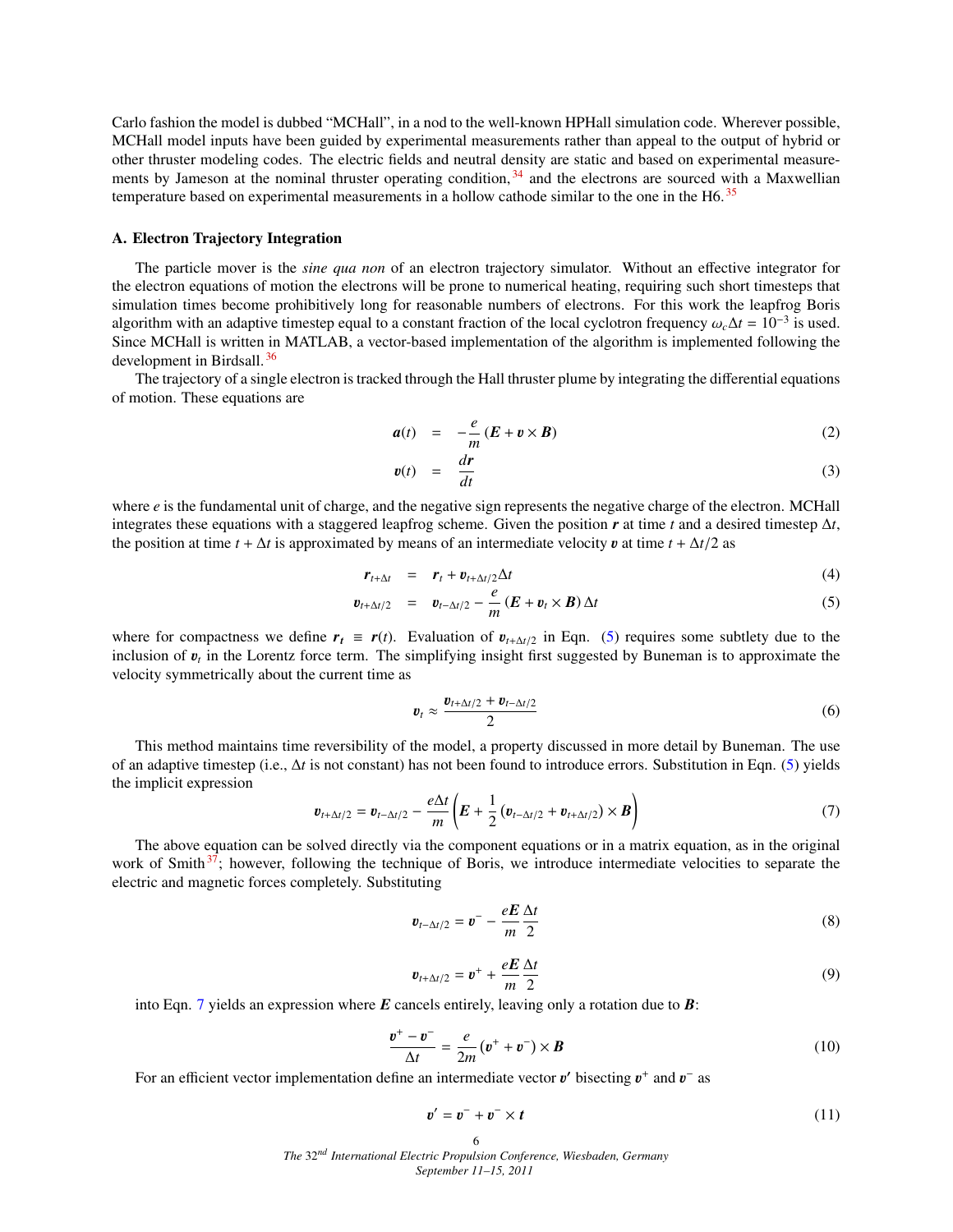$$
t \equiv \frac{e}{m} \frac{\Delta t}{2} \tag{12}
$$

where *t* is a vector representing the electron velocity vector's rotation due to the magnetic field in a half-timestep by angle  $\omega_c \Delta t/2$ . Then

$$
\boldsymbol{v}^+ = \boldsymbol{v}^- + \boldsymbol{v}' \times \boldsymbol{s} \tag{13}
$$

$$
s \equiv \frac{2t}{1+t^2} \tag{14}
$$

The leapfrog method in general is not self-starting, and given an initial condition  $r_0$  and  $v_0$  a half-step backwards in  $\mathbf{v}$  is needed to generate  $\mathbf{v}_{-\Delta t/2}$  to kickstart the leapfrog process.

To resolve the cyclotron motion, the electron trajectory is calculated with an adaptive timestep based on the local cyclotron frequency such that  $\omega_c \Delta t \ll 1$ . Choosing a timestep proportional to  $1/\omega_c$  resolves trajectories well in highfield regions where the electron velocity vector rotates appreciably over short intervals without forcing a short, fixed maximum timestep across the entire simulation.

Boris' algorithm is sometimes called a drift-kick algorithm, since the electron is first accelerated in a linear "drift" by *E* only, and then the velocity vector is "kicked" or rotated by *B* between leapfrog iterations. The kick conserves energy to machine precision, so the main difficulty for energy conservation using the Boris algorithm is in regions of highly nonuniform *E*. No maximum timestep is implemented in MCHall, but a maximum step size is enforced to prevent electrons from nonphysically gaining energy by "accelerating" due to a high electric field over a distance longer than that field is valid. This is particularly of concern for secondary electrons born with zero velocity in strong electric field regions with low *B* – as, for example, downstream on thruster centerline. A simple predictor / corrector scheme enforces the maximum step size by comparing the timestep and velocity magnitude after each Boris  $v \times B$ integration. When the step size is too large, the timestep is reduced and, in the case of the corrector step, the timestep is resimulated.

For the special case in the H6 of a center-mount cathode and axisymmetric fields, a 2D simulation could suffice. Since the cathode centerline and thruster centerline coincide in this arrangement, it is possible to specify all thruster field properties (*E*, *<sup>B</sup>* and *<sup>n</sup>n*) independently of the azimuthal angle θ. However, MCHall is constructed in 3D to permit flexibility in introducing azimuthal perturbations on the axisymmetric fields at a later date.

#### *1. Alternate integrators*

In addition to the Boris method described above, we have also experimented with solving the implicit equations in Eqn. [7](#page-5-1) directly via matrix algebra and also using a powerful embedded Runge-Kutta algorithm of 4th-5th order with adaptive timestep calculations. Both methods achieved similar or worse accuracy than the Boris algorithm, and with longer simulation times. Other methods such as Adams-Bashforth have been examined by Smith, who found them wanting.

Nevertheless, it may be possible to improve upon the Boris particle integration technique to increase simulation timestep durations (and thus speed) while maintaining conservation of energy. Equations of motion are a special class of differential equation that identically conserve the Hamiltonian of the motion. For charged particles in electromagnetic fields, the Hamiltonian *H* is defined as:

$$
H = \frac{1}{2m} (p + eA)^2 - e\Phi
$$

Such conserved quantities enable a special class of numerical integrators called symplectic algorithms that maintain a bounded error in the conserved quantity (here, total energy) independent of simulation time or number of timesteps. Another option for charged particle trajectory integration is the semi-analytic technique of Biagi, used in electron swarm tracking in gas avalanche radiation detectors.<sup>[38](#page-13-13)</sup>

Ultimately the field of charged particle trajectory integration is widely applicable, and while the electric propulsion community has only recently begun to attempt such simulations, a more detailed review of similar work in neighboring fields is recommended though unfortunately beyond the scope of this work. The challenging field configuration of the Hall thruster, with prominent magnetic mirroring, high field gradients and long electron confinement times make it a difficult configuration to numerically integrate accurately, and improved methods of numerical integration are always welcome.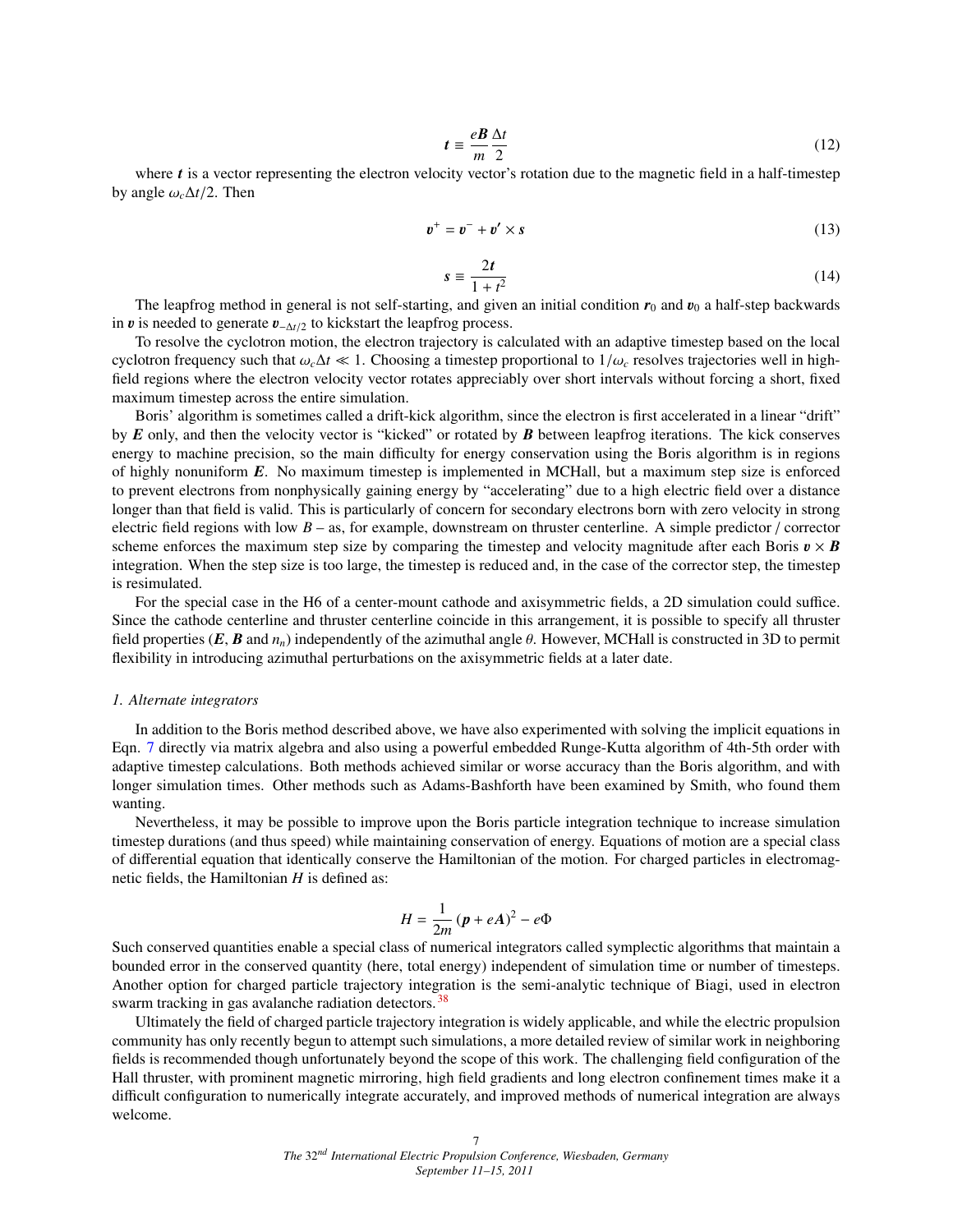#### B. Simulation Domain and Experimental Fields

The simulation domain extends 1.75 thruster mean channel radii in the radial direction and 2.6 radii in the axial direction. The electric field is prescribed by plasma potential measurements from Jameson in the JPL copy of the H6 using floating emissive probes corrected for electron temperature.<sup>[34](#page-13-9)</sup> The magnetic field is obtained from a finite element simulation in Infolytica's commercial MagNet software package. The neutral density is also from Jameson, using relative densities obtained via optical measurements and scaled to absolute values using neutral density estimates from HPHall.

The magnetic field simulation takes into account only the vacuum field configuration, neglecting any self-fields caused by the currents within the plasma during operation. Both the electric and magnetic field are imported into the simulation on a 1 mm mesh; the electric field is interpolated to this resolution before importing and the magnetic field is directly calculated in MagNet at this level. On each timestep the local fields at the electron position are bilinearly interpolated from the values at each corner of the current mesh cell.



Figure 1. MCHall Input Field Meshes. Left to right, the magnetic field strength |*B*| [Tesla], the plasma potential *V<sup>p</sup>* [V] and the neutral density  $n_n$  [m<sup>-3</sup>]. Magnetic field streamlines are overlaid on all meshes.

Since Jameson's data extends only to approximately a centimeter in front of the thruster face; the very near-field and sheath have been addressed with flush-mounted planar Langmuir probes mounted within 3 mm of the front poles of the H6, nearly level with the thruster exit plane. These probes resolve the plasma potential, density and electron temperature in the very near field. Assuming the electron temperature and density to be characteristic of the thruster sheath, the sheath thickness is at most 0.3 mm thick in this region and is effectively treated as a perfectly thin barrier with potential equal to the difference between the plasma potential measured at the probes and the grounded thruster pole pieces.

### C. Electron Sourcing

MCHall treats the cathode as an electron point source fully characterized by an electron energy distribution function (EEDF) and a spatial ejection angle distribution. Goebel has characterized a lanthanum hexaboride (LaB6) hollow cathode similar to the one used in the H6 Hall thruster, measuring an electron temperature of approximately 2 eV at the cathode orifice during a 25-amp operating condition at 10 sccm, similar to the 20-amp 7 sccm nominal op-erating condition for the H6 hollow cathode.<sup>[35](#page-13-10)</sup> Based on this measurement MCHall seeds electrons from the cathode orifice with a Maxwellian energy distribution about temperature 2 eV. The EEDF is divided into discrete bins and each bin is further segmented into a predetermined spatial distribution of emission angles for the velocity vector. Energy isotropy is explicitly assumed since the same EEDF is distributed across all emission angles.

The distribution of velocity vectors in MCHall is not strictly half-Maxwellian, i.e., uniformly distributed over a hemisphere of solid angle. Lacking experimental data on the cathode electron emission angle, we make an educated guess that electrons are sourced into the half-space *<sup>z</sup>* > 0 from the cathode orifice at the origin according to a Gaussian distribution of angles with respect to thruster centerline and uniformly in the azimuth (Figure [2\)](#page-8-0). This attempts to account for the likely focusing of the electron current into a directed beam by the axial magnetic field. For the polar angle from centerline  $\phi$  and azimuthal angle  $\theta$  the distribution function is then

$$
f(\phi,\theta) = Ae^{-\phi^2/2\sigma_{\phi}^2}
$$

8 *The* 32*nd International Electric Propulsion Conference, Wiesbaden, Germany September 11–15, 2011*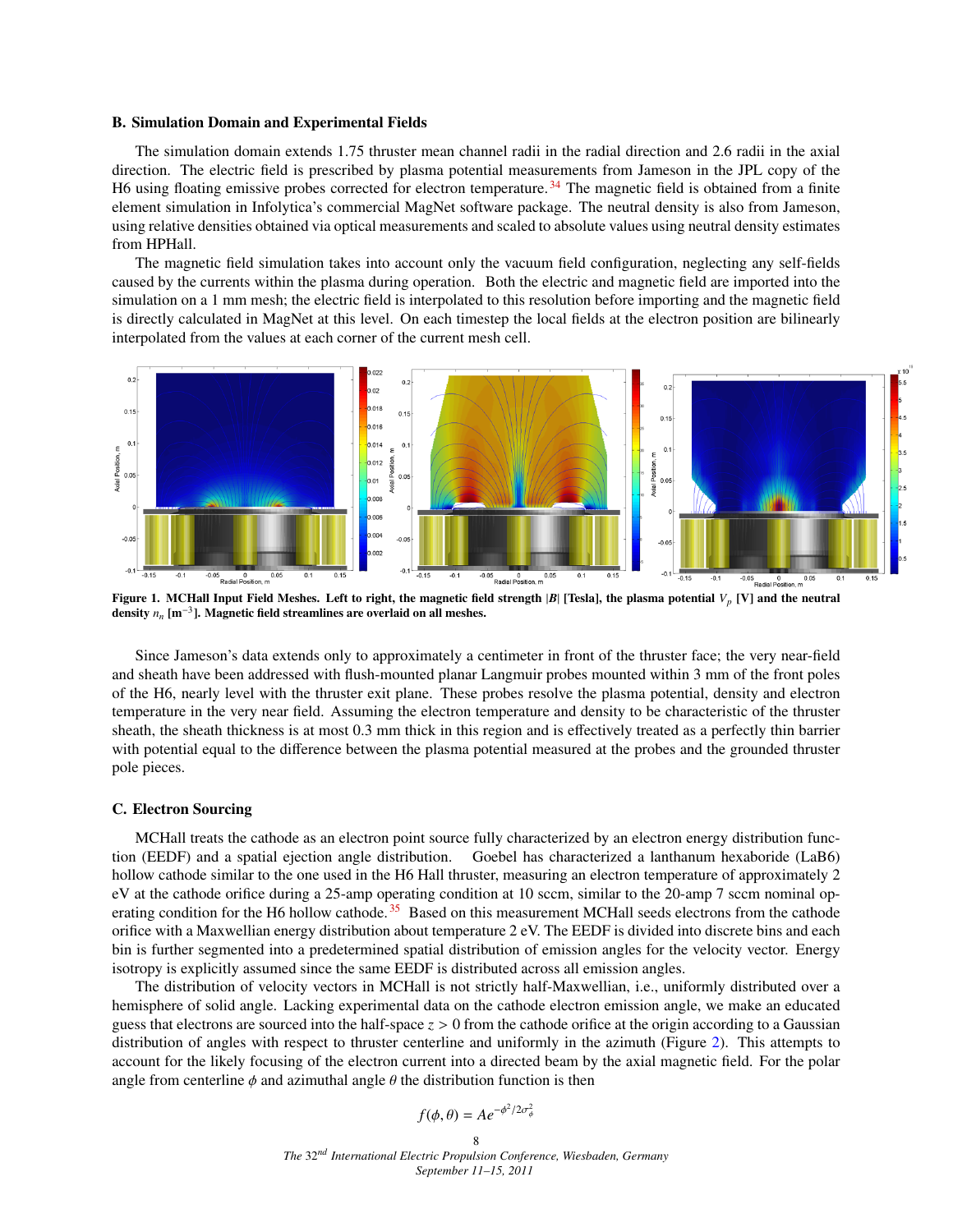where  $\sigma_{\phi}$  is the standard deviation, taken here to be 30 degrees, of polar emission angle and *A* is a normalizing factor. The choice of 30 degrees is largely an arbitrary one; it is also the angle used by Smith. The number of electrons sourced into an element of solid angle  $\phi \, d\phi \, d\theta$  is:

$$
N = f(\phi, \theta) \phi \, d\phi \, d\theta
$$

The integration over  $\theta$  is trivial and the expression for *N* may be further simplified as

$$
N = F(\phi)d\phi = B\phi e^{-\phi^2/2\sigma_{\phi}^2}d\phi
$$

where *B* is a new normalizing factor and the function  $F(\phi)$  is the distribution over the polar angle  $\phi$  alone.

<span id="page-8-0"></span>

Figure 2. Left, the assumed Gaussian distribution function *<sup>f</sup>*(φ, θ) of the cathode electron emission angle; right, the integrated distribution function  $F(\phi)$  of the polar angle alone.

#### D. Collisional Electron Scattering

The electron collision frequency  $\nu$  depends on the collision cross-section  $\sigma$ , the incident electron velocity  $\nu$  and the background species density *n*. Only electron-neutral collisions are presently considered. This is a shortcoming of MCHall since the electron-ion collision frequency probably exceeds the electron-neutral frequency in the main ion beam in front of the discharge channel, but full maps of the plasma density in this region are not expected until later in 2011.

Cross-sections are drawn from the Electron Impact Processes Hybrid Plasma Equipment Model (HPEM) code maintained by Professor Mark Kushner at the University of Michigan Department of Electrical Engineering and Com-puter Science.<sup>[39](#page-13-14)</sup> Cross-sections with ions are available from this code as well, and will be implemented once plasma density maps become available. Cross-sections with excited neutral states are not planned for inclusion due to the difficulty of obtaining relative density measurements of excited states in the plume.

<span id="page-8-1"></span>Given these three quantities, the collision frequency for a particle at constant velocity in a uniform background density is

$$
v = n\sigma v \tag{15}
$$

For realistic variable density, particle velocity, and cross section  $\sigma = \sigma(T_e)$ , this expression is valid only for small time intervals <sup>∆</sup>*<sup>t</sup>* during which the quantities *<sup>n</sup>* and v can be assumed constant. Generally this interval is sufficiently short that  $v\Delta t \ll 1$ , so in any given timestep a collision is unexpected, but over several such steps the likelihood of a collision event "builds up" until eventually a collision is due to take place. This scenario is well-suited to Monte Carlo methods, where by treating a sufficiently large number of statistically independent trials the probable final outcome(s) of a series of random events can be estimated. In MCHall likely electron transport pathways are estimated by simulating a large number of electron trajectories through random scattering processes with an appropriate distribution of initial conditions. Whether a number of trials is "sufficiently large" is a matter of convergence of the model's final state; for MCHall, we treat the model as converged when doubling the number of particles does not appreciably affect the results.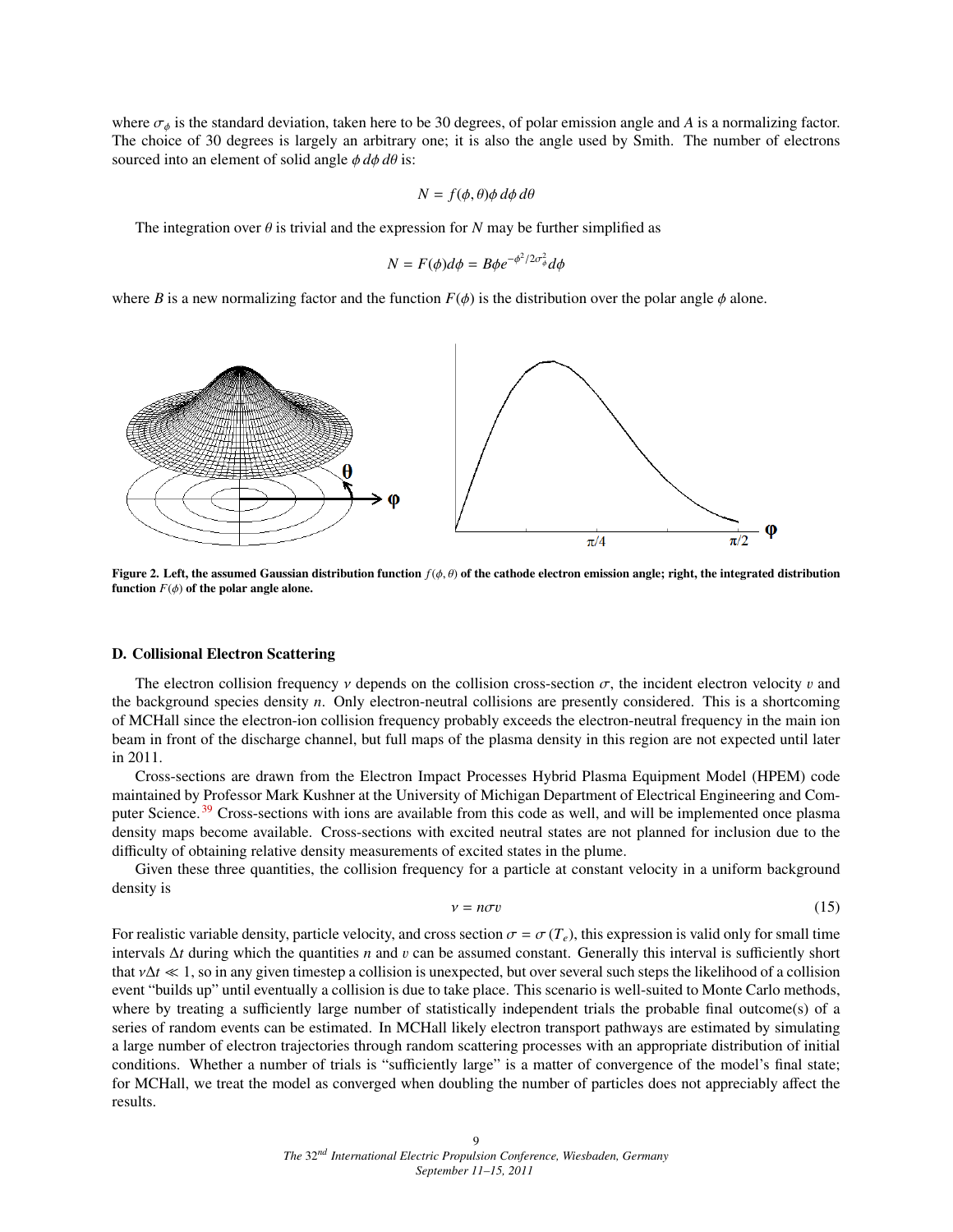Detailed implementation of a Monte Carlo scattering process is outlined in the review paper by Birdsall.<sup>[40](#page-13-15)</sup> The probability of a particle collision in a time step ∆*t* is

<span id="page-9-1"></span>
$$
P_{collision} = 1 - exp(-\nu \Delta t) \tag{16}
$$

For the timesteps and conditions in MCHall the argument of the exponent is very small and Eqn. [\(16\)](#page-9-1) may be approximated by Taylor expansion of the exponent as

$$
P_{collision} \approx \nu \Delta t \tag{17}
$$

The "building up" of probability over time occurs by repeatedly comparing the collision probability with a unique random number  $R_1$  generated on each timestep. If  $P > R_1$ , a collision occurs. In practice, several collision pathways are considered simultaneously, and the cross-section used to calculate  $\nu$  in Eqn. [\(15\)](#page-8-1) is a total cross section computed as the sum of the cross sections for each event. If a collision occurs on a given timestep, a second random number *R*<sub>2</sub> is generated, the relative cross-sections are lined up on the range from 0 to 1 as  $\sigma_1/\sigma_{tot}$ ,  $(\sigma_1 + \sigma_2)/\sigma_{tot}$ ,  $(\sigma_1 + \sigma_2)/\sigma_{tot}$  $\sigma_2 + \sigma_3$ )/ $\sigma_{tot}$ , etc., and the reaction is given by the scattering process covering the range where  $R_2$  falls. To ensure statistical independence, each electron is assigned a unique seed in the random number generator.

After a collision MCHall chooses a new unit vector direction distributed randomly over the unit sphere and, after adjusting the electron energy to account for any losses in the scattering process (for example, -12.13 eV for ionization), the electron is sent along its way in the new direction.

In MCHall secondary electrons from ionization are registered as they are created and subsequently tracked in addition to the primary electrons from the cathode. This implementation is recursive, such that secondary electrons can create and register tertiary electrons, and so on. Secondary electrons are seeded at rest from the position of the ionizing collision. Secondary electron tracking is important because, given the 80% / 20% plume/channel split of cathode-born electrons in the H6, to maintain the discharge current each channel-bound electron in the 20% must generate, on average, 4 new channel-bound electrons either directly by ionization or indirectly through its ionizationborn descendants. While much of that ionization may occur in the discharge channel, some may occur in the near field as well, and since the secondary electrons get "free passage" across the magnetic field from the cathode to their birthplace they should not be overlooked.

#### E. Simulation parallelization and speed

The code is run in parallel on an AMD Opteron 6128 8-core 2 GHz processor in MATLAB r2011a. The baseline simulations presented in this work of approximately  $10<sup>4</sup>$  electrons require about 2 hours, for an average simulation rate of about 6 seconds / electron / core. The low simulation speed is due to the very small timesteps,  $\omega_c \Delta t = 10^{-3}$ , used to ensure conservation of energy during confined electron orbits which may have durations up to used to ensure conservation of energy during confined electron orbits which may have durations up to 10<sup>-4</sup>seconds, corresponding to up to several million timesteps. An arbitrary cutoff was imposed at 10<sup>−</sup><sup>4</sup> seconds for this simulation, since this corresponds to the period of a 10 kHz oscillation, on the order of the breathing mode, and conclusions drawn from static field simulations at timescales longer than this are considered questionable.

Parallelization of the code is accomplished by first binning the EEDF into a suitable number of discrete energy levels to adequately characterize the EEDF and then, for each discrete energy level, seeding a complete spatial distribution of electrons into  $F(\phi)$  at that energy with randomly assigned azimuthal emission angles  $\theta$ . Different energy level bins are simulated in parallel, while spatial bins are simulated in series within each energy. In the baseline simulations of this work 100 energy levels of 100 electrons each are simulated, for a total of approximately  $10^4$  electrons, plus any secondary electrons.

For a given timestep, field interpolation is the largest part of simulation time, taking about 50% of a given simulation run, while the Boris algorithm is quite compact and takes only about 20%. Speed gains are obtained by defining electric, magnetic and neutral density fields on a uniform mesh and doing only one interpolation step for all three quantities. Only the electric and magnetic fields are bilinearly interpolated; the neutral density and plasma potential are chosen as the nearest neighbor in the grid. Plasma potential is only tracked to check energy conservation over the course of a run.

## IV. Simulation Results

<span id="page-9-0"></span>The baseline MCHall simulation is of  $10<sup>4</sup>$  electrons seeded into the H6 plume from a point source cathode on thruster centerline at the exit plane. There are few surprises in the baseline; given that classical transport is not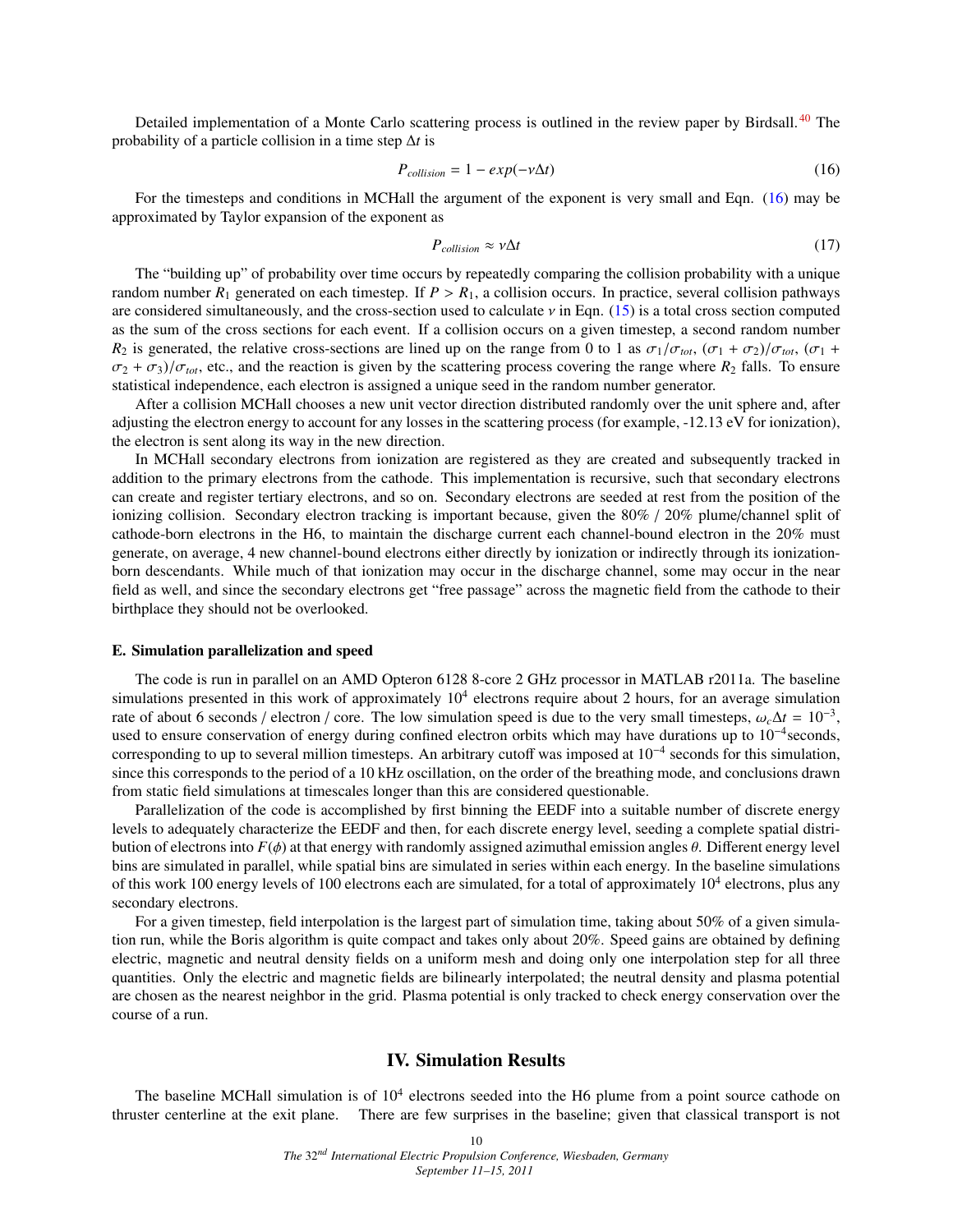expected to move electrons across field lines well if at all, the baseline behaves as expected in delivering almost all electrons to an axisymmetric focused dispersal into the far-field simulation boundary within a fraction of a microsecond. The mean electron lifetime is  $1.1 \times 10^{-7}$  seconds. A small fraction of electrons, less than 5% of the total, are reflected back into the cathode orifice or into a collision with the cathode keeper surface due to a weak magnetic mirror in front of the cathode orifice. Two electron trajectories are shown in Figure [3,](#page-10-0) one a typical case of an electron emitted from the cathode and departing without interruption to the far field plume, the other a very atypical case of a long-lived secondary electron confined for an extended azimuthal drift. The typical electron has a lifetime of only a fraction of a microsecond, experiences no collisions, and exits the simulation domain downstream in a narrowly confined region close to the thruster and cathode centerline axis.

<span id="page-10-0"></span>

Figure 3. Two electron orbits observed out of over  $10^4$  in a simulation run of MCHall. Left, a typical orbit with a lifetime on the order of  $10^{-7}$  seconds stays confined to thruster centerline after being emitted from a centrally mounted cathode (not pictured). The orbit is color-coded in time from red to violet, the yellow dot marks the sourcing point, and the blue dot marks the exit from the simulation domain. At right, an atypical secondary electron generated by an ionizing collision in the near-field is held in a confined azimuthal drift on the order of 10<sup>-4</sup> seconds. This orbit is the longest-lived electron in the simulation run.

While some 80% of all electrons that should depart into the far field to neutralize the beam current, it is remarkable that of over ten thousand electrons seeded into the thruster plume, not one in this simulation through the static experimental fields reaches the channel entrance. This is in rather severe contrast to the simulations with an external cathode of Smith, who arrived at a conclusion of substantial transport due to thruster surface collisions in time-averaged fields generated from hybrid-PIC simulations. This model certainly shows that this is not the case for the centrally mounted cathode. In Smith's work the cathode's orientation initially directed electrons into the magnetic mirror over the inner pole, while the central cathode in the H6 seeds electrons from as deep as it is possible to go in that mirror. The initial electron velocities are such that the electrons tightly follow the magnetic field on thruster centerline into the far field, exiting the simulation domain an average of 6.5 mm of centerline at 2.6 mean thruster channel radii axially downstream, with 50% of all electrons exiting within a median 3 mm from centerline. Again, while the work of Smith found little contribution to cross-field transport due to binary plume collisions with neutrals, collisional scattering is the only reason that a few electrons are knocked off this highway to the far field to form the long-lived tail of the distribution of lifetimes in Figure [4.](#page-11-0)

The majority of electron lifetimes in the plume are distributed by the travel time from the cathode to exit plane given by the Maxwellian velocity distribution and accounting for the strong axial electric fields near thruster centerline. One interesting result of this work is the inclusion of secondary electrons, which when broken out account disproportionately for the long tail of the lifetime distribution. Part of this is because of the zero energy these secondaries are seeded with, but part is because with zero initial velocity they are free to become trapped on the magnetic field lines where they are born in a drift pattern and enter into extended, confined orbits. Of the handful of electrons in the baseline simulation with lifetimes longer than a microsecond, all are secondary electrons. The spike in population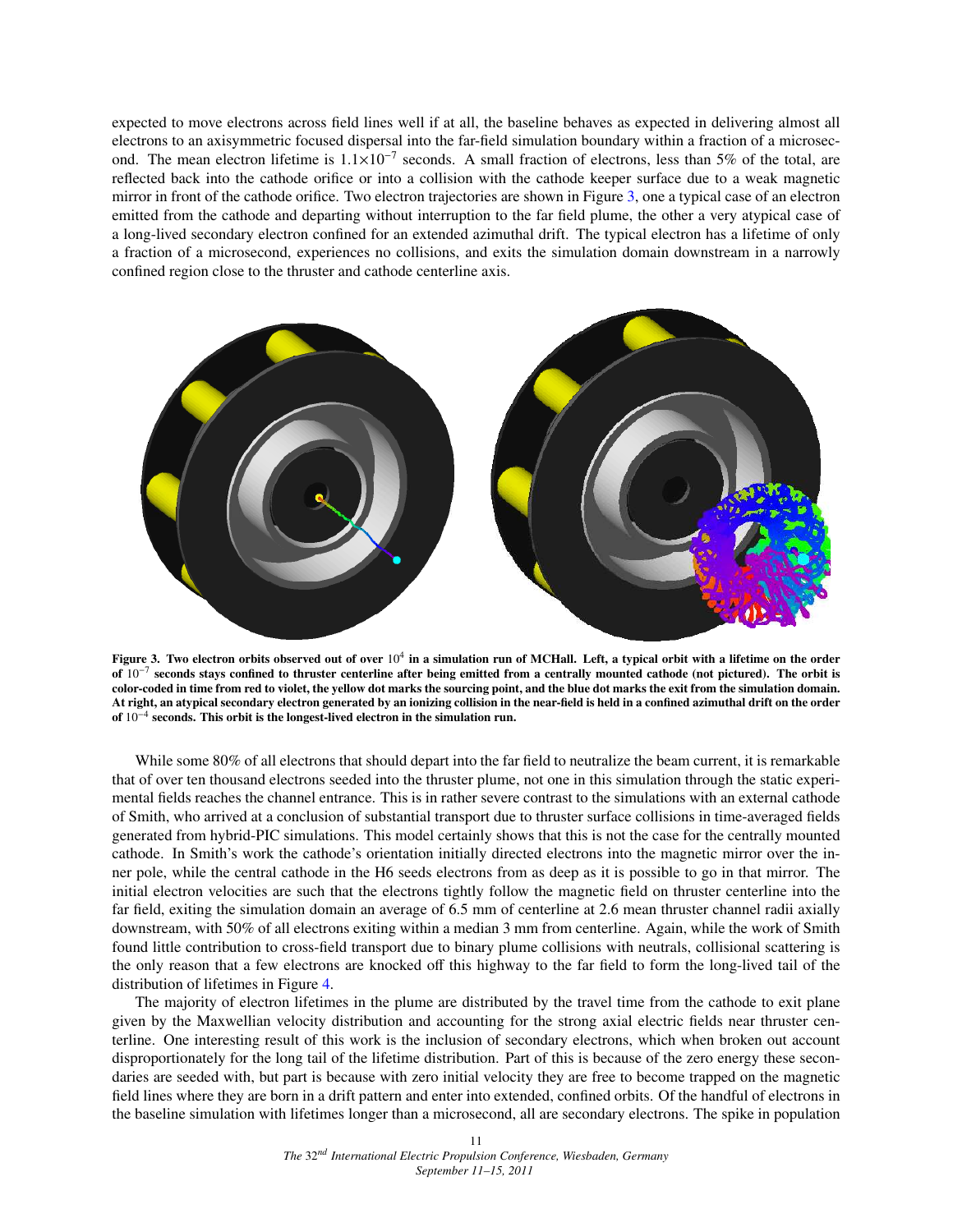<span id="page-11-0"></span>

Figure 4. Distribution of electron lifetimes seeded at 2 eV from the centrally mounted H6 cathode. Above, the entire distribution is shown, while below the scale is exaggerated to show the contributions of secondary electrons from ionization events. The mean lifetime over all electrons is  $1.1 \times 10^{-7}$  seconds. The secondary electrons, shown in red, have a longer average lifetime than primaries since they are born at a region of thruster conterline, where they are more likely to be caught in a zero velocity and tend to be born off thruster centerline, where they are more likely to be caught in an azimuthal  $E \times B$  drift before exiting the simulation. The very long-lived tail of the distribution is entirely composed of secondary electrons.

at  $10^{-8}$  seconds is an aggregate of all electrons having very short lifetimes  $\tau < 10^{-8}$ .<br>In terms of proportional representation in the lifetime distribution, note that

In terms of proportional representation in the lifetime distribution, note that in a real discharge electrons are continuously seeded from the cathode, so long-lived electron populations observed in isolated seeding like that shown here would be more strongly represented at steady state from continual seeding in a normalized distribution. This scaling would be by a factor equal to their lifetime divided by the lifetime of the mean of the distribution. For the case here of electrons with lifetimes near to  $10^{-4}$  seconds in a distribution with mean on the order of  $10^{-7}$  seconds, these small populations would be a thousand times more prevalent at steady state. This is compelling motivation to resolve these long-lived tails better in future simulations, which given the large number of required timesteps further drives the search for improved numerical integration techniques. Conversely, the short-lived tail of electrons with lifetimes below 10<sup>-8</sup> seconds are less prevalent in a steady state distribution and not as worthy of notice.

# V. Conclusions

An electron trajectory integration model, MCHall, has been developed for large-scale simulation of electron transport in static and eventually time-resolved Hall thruster fields. The code records electron lifetimes and ultimate destinations in the plume, and accounts for the generation of secondary electrons by ionizing collisions of neutral atoms using Monte Carlo methods. A baseline demonstration simulation of classical transport in static thruster fields reveals that, out of over ten thousand electrons seeded from a centrally mounted cathode into the thruster plume, not one makes it to the discharge channel, or even to contact with the inner or outer magnet poles.

While the MCHall baseline simulation is illustrative of the types of orbits and drifts that cathode-born electrons experience, we do not conclude at this time that collisional transport does not exist in the plume for centrally mounted cathodes or even that it is not significant. The limitations of the static field assumption mean that in the real device, where time-varying fields are certainly present, vastly different physics may be capable of substantially impacting electron transport. What is reasonable to conclude is that, within the framework of a static field configuration, classical drift orbits are insufficient to drive reasonable cross-field electron current to sustain a discharge, even with binary collisions and thruster surface interactions included. This is as much a statement about the poor validity of a static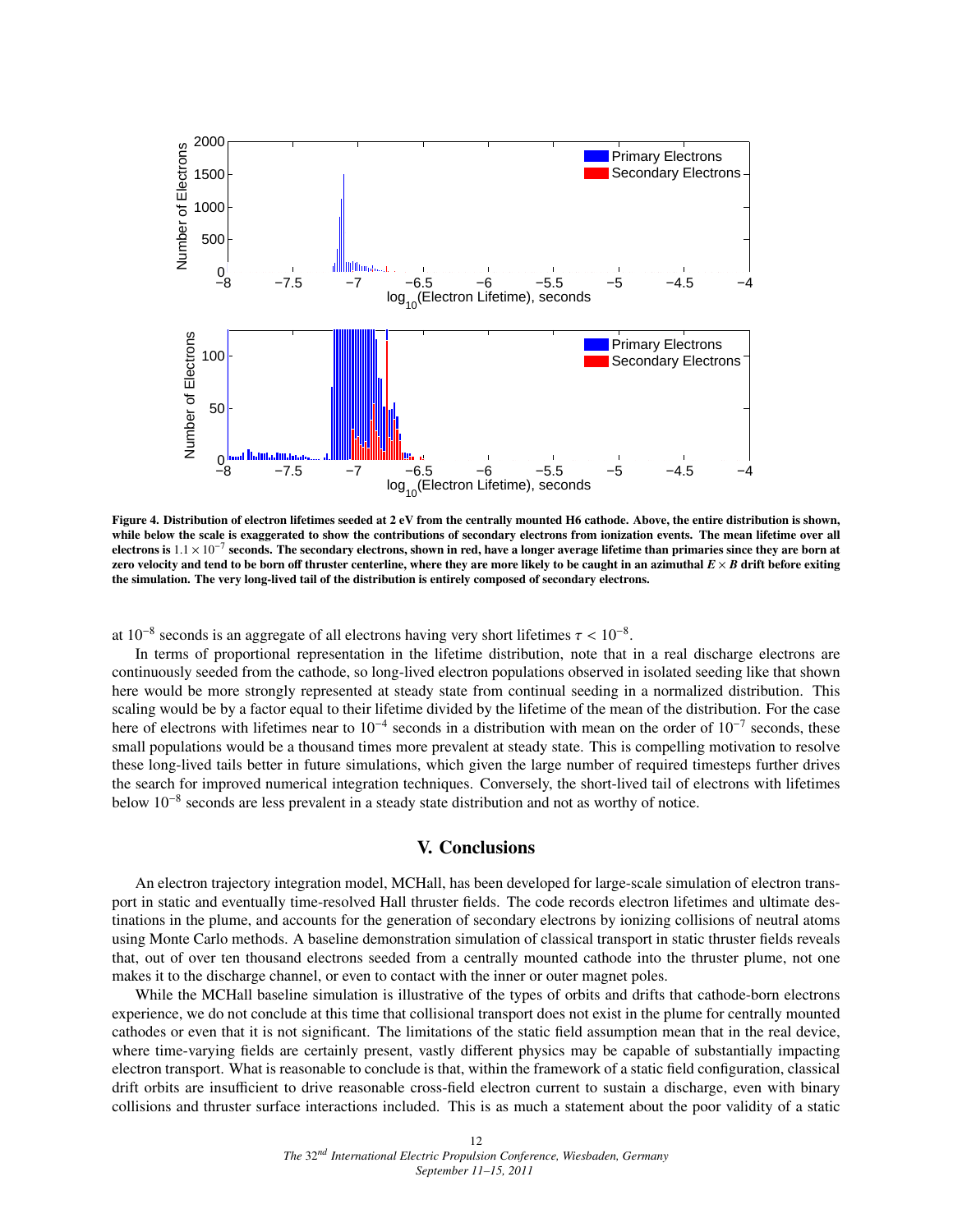field assumption in a Hall thruster discharge as it is about the viability or level of collisional cross-field transport in the near-field, and motivates the prompt acquisition of time-resolved data for inclusion in the model.

## Acknowledgments

The authors thank Drs. Richard Hofer and Dan Goebel of the Jet Propulsion Laboratory for access to plasma potential measurements obtained by Dr. Kristina Jameson on the JPL copy of the H6 Hall thruster. The simulations in this paper would not have been possible without computing resources funded by a Strategic University Research Partnership (SURP) with the Jet Propulsion Laboratory under principal investigator Dr. Richard Hofer. The first author is grateful for the support of the National Science Foundation Graduate Research Fellowship Program, as well as the Tau Beta Pi Foundation and the National Defense Industry Association. The authors also thank Dr. Andrew Smith, now of Lawrence Livermore National Laboratory, for fruitful discussions on large-scale electron trajectory integration.

#### References

<span id="page-12-1"></span><span id="page-12-0"></span><sup>1</sup>Huang, W., *David's Thesis, title to be filled in*, Ph.D. thesis, University of Michigan, Ann Arbor, MI, 2011.

<sup>2</sup> Brophy, J., Gershman, R., Strange, N., Landau, D., Merrill, R., and Kerslake, T., "300-kW Solar Electric Propulsion System Configuration for Human Exploration of Near-Earth Asteroids," July 2011.

<span id="page-12-2"></span><sup>3</sup>Kamhawi, H., Haag, T., Jacobson, D., and Manzella, D., "Performance Evaluation of the NASA-300M 20 kW Hall Thruster," July 2011.

4 Jacobson, D., Manzella, D., Hofer, R., and Peterson, P., "NASA's 2004 Hall Thruster Program," July 2004.

<sup>5</sup> Jankovsky, R., Jacobson, D., Sarmiento, C., Pinero, L., Manzella, D., Hofer, R., and Peterson, P., "NASA's Hall Thruster Program 2002," July 2002.

<span id="page-12-3"></span><sup>6</sup>Szabo, J., Pote, B., Hruby, V., Byrne, L., Tadrake, R., Kolencik, G., Kamhawi, H., and Haag, T., "A Commercial One Newton Hall Effect Thruster for High Power In-Space Missions," July 2011.

<span id="page-12-4"></span><sup>7</sup>Florenz, R. F. and Gallimore, A. D., "Developmental Status of a 100-kW Class Laboratory Nested channel Hall Thruster," *32nd International Electric Propulsion Conference*, IEPC-2011-246, Wiesbaden, Germany, 2011.

<span id="page-12-5"></span><sup>8</sup>Liang, R. and Gallimore, A., "Far-Field Plume Measurements of a Nested-Channel Hall-Effect Thruster," *49th AIAA Aerospace Sciences Meeting*, AIAA-2011-1016, Jan. 2011.

<span id="page-12-6"></span>9 Janes, G. S. and Lowder, R. S., "Anomalous Electron Diffusion and Ion Acceleration in a Low-Density Plasma," *Physics of Fluids*, Vol. 9, 1966, pp. 1115.

<span id="page-12-7"></span><sup>10</sup>Morozov, A. I., "Wall conduction in a highly magnetized plasma," *Journal of Applied Mechanics and Technical Physics*, Vol. 9, No. 3, 1968, pp. 249–251.

<span id="page-12-8"></span><sup>11</sup>Morozov, A. I., Esinchuk, Y. V., Tilinin, G. N., Trofimov, A. V., Sharov, Y. A., and Shchepkin, G. Y., "Plasma Accelerator with Closed Electron Drift and Extended Acceleration Zone," *Soviet Physics Technical Physics*, Vol. 17, July 1972, pp. 38.

<span id="page-12-9"></span><sup>12</sup>Smith, A. W. and Cappelli, M. A., "Single particle simulations of electron transport in the near-field of Hall thrusters," *Journal of Physics D: Applied Physics*, Vol. 43, No. 4, 2010, pp. 045203.

<span id="page-12-10"></span><sup>13</sup>Fife, J. M., *Hybrid-PIC Modeling and Electrostatic Probe Survey of Hall Thrusters*, Ph.D. thesis, Massachusetts Institute of Technology, Cambridge, MA, 1998.

<span id="page-12-11"></span><sup>14</sup>Fife, J. M., Martinez-Sanchez, M., and Szabo, J., "A numerical study of low-frequency discharge oscillations in Hall thrusters," *33rd AIAA*/*ASME*/*SAE*/*ASEE Joint Propulsion Conference* & *Exhibit, Seattle, WA*, 1997.

<span id="page-12-12"></span><sup>15</sup>Boeuf, J. P. and Garrigues, L., "Low frequency oscillations in a stationary plasma thruster," *Journal of Applied Physics*, Vol. 84, No. 7, Oct. 1998, pp. 3541–3554.

<span id="page-12-13"></span><sup>16</sup>Bohm, D., Burhop, E. H. S., and Massey, H. S. W., "The Use of Probes for Plasma Exploration in Strong Magnetic Fields," *The Characteristics of Electrical Discharges in Magnetic Fields*, edited by A. Guthrie and R. Wakerling, McGraw-Hill, 1949.

<span id="page-12-14"></span><sup>17</sup>Hagelaar, G. J. M., Bareilles, J., Garrigues, L., and Boeuf, J. P., "Two-dimensional model of a stationary plasma thruster," *Journal of Applied Physics*, Vol. 91, No. 9, 2002, pp. 5592.

<span id="page-12-15"></span><sup>18</sup>Koo, J. W. and Boyd, I. D., "Modeling of anomalous electron mobility in Hall thrusters," *Physics of Plasmas*, Vol. 13, No. 3, March 2006, pp. 033501–7.

<span id="page-12-16"></span><sup>19</sup>Hofer, R. R., Katz, I., Mikellides, I. G., Goebel, D. M., Jameson, K. K., Sullivan, R. M., and Johnson, L. K., "Efficacy of Electron Mobility Models in Hybrid-PIC Hall Thruster Simulations," 44th AIAA/ASME/SAE/ASEE Joint Propulsion Conference, Hartford, CT, AIAA-2008-4924, 2008.

<span id="page-12-17"></span><sup>20</sup>Fernandez, E., Knoll, A., and Cappelli, M. A., "An axial-azimuthal hybrid simulation of coaxial Hall thrusters," *42nd AIAA*/*ASME*/*SAE*/*ASEE Joint Propulsion Conference* & *Exhibit*, AIAA 2006-4329, 2006.

<span id="page-12-18"></span><sup>21</sup>Adam, J. C., Héron, A., and Laval, G., "Study of stationary plasma thrusters using two-dimensional fully kinetic simulations," *Physics of Plasmas*, Vol. 11, 2004, pp. 295.

<span id="page-12-19"></span><sup>22</sup>Adam, J. C., Boeuf, J. P., Dubuit, N., Dudeck, M., Garrigues, L., Gresillon, D., Heron, A., Hagelaar, G. J. M., Kulaev, V., Lemoine, N., Mazouffre, S., Perez Luna, J., Pisarev, V., and Tsikata, S., "Physics, simulation and diagnostics of Hall effect thrusters," *Plasma Physics and Controlled Fusion*, Vol. 50, Dec. 2008, pp. 4041.

<span id="page-12-20"></span> $^{23}$ Smith, A. W. and Cappelli, M. A., "Investigation of field structure and electron behavior in near-field of Hall thrusters," 42nd AIAA/ASME/SAE/ASEE Joint Propulsion Conference and Exhibit, Sacramento, CA, AIAA 2006-4835, 2006.